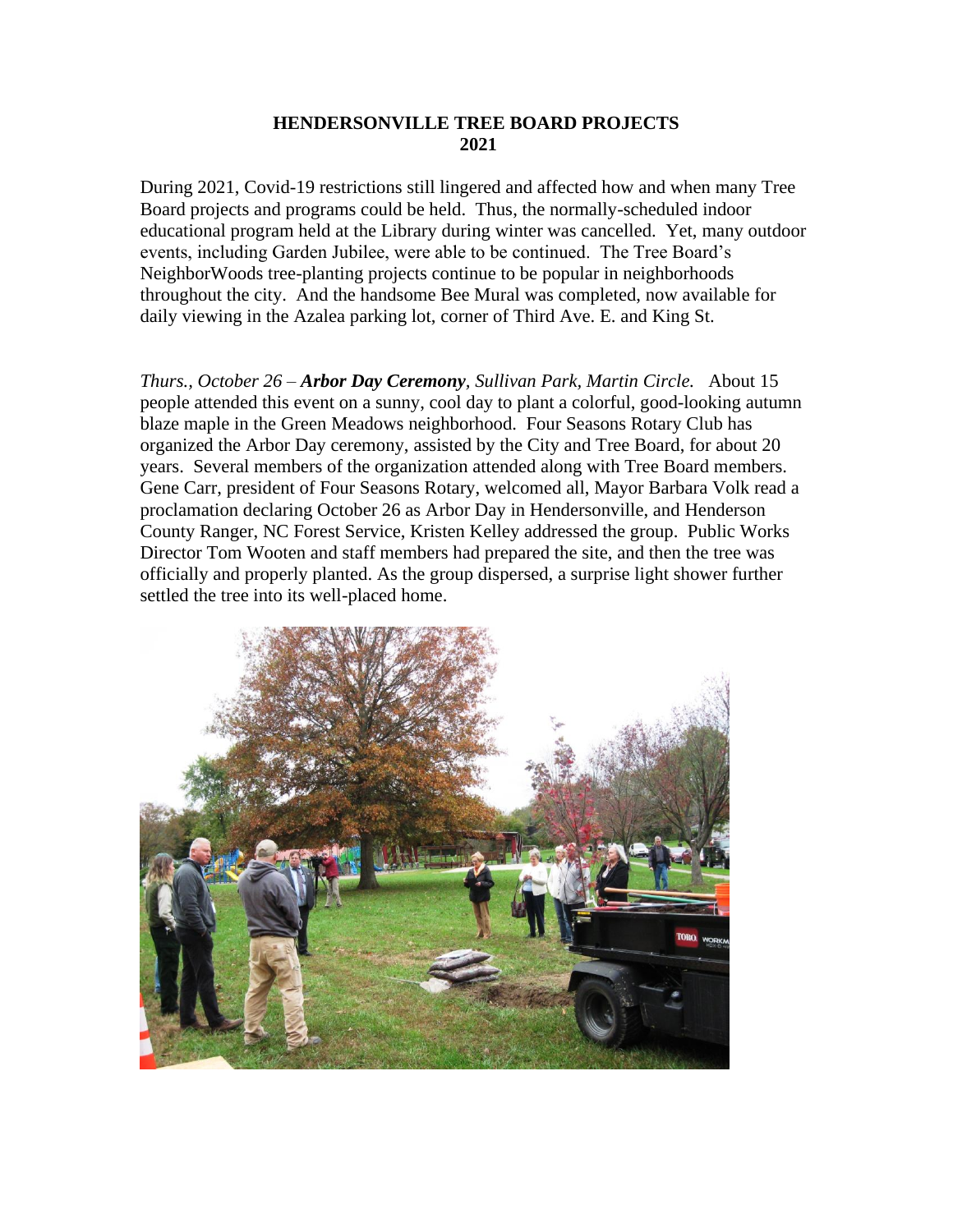*Sat., October 16 – NeighborWoods Project in Druid Hills.* About a dozen residents in the historic neighborhood along Higate Rd. planted more than 20 healthy, new trees in their yards. Tree Board members Glenn Lange and Andy Crawford organized this event. Invaluable volunteer students in Hendersonville High Key Club assisted with digging and heavy lifting. Trees were supplied free of charge through the Tree Board's NeighborWoods project. The City delivered the trees and mulch onsite.

*Sat., October 9 – NeighborWoods Project at 9th Avenue W/N. Oak St.* About 9 residents of this older neighborhood planted 13 new trees to replace older, mature ones. The healthy saplings and mulch were supplied and delivered at no charge through the Tree Board's NeighborWoods project. Tree Board member Debbie Roundtree organized the project for this neighborhood group.

*Sun., Sept. 26 – A Guided Walk: Learn About Trees on Main Street.* Bill Leatherwood, Consulting Arborist for City of Hendersonville, led a group of interested attendees, telling about the types of trees planted along Historic Main Street and describing behindthe-scene practices and care that keep the downtown arboretum looking good.



*June – Pollinator Month.* Almost a dozen educational activities were held across the county during the month. All activities were well attended.

*May 28-30 – Henderson County Garden Jubilee.* Hendersonville Bee City USA and Tree Board shared a booth during this popular annual event on Main St, providing educational materials and a pollinator demonstration. Free seed packets of pollinatorfriendly flowers were distributed.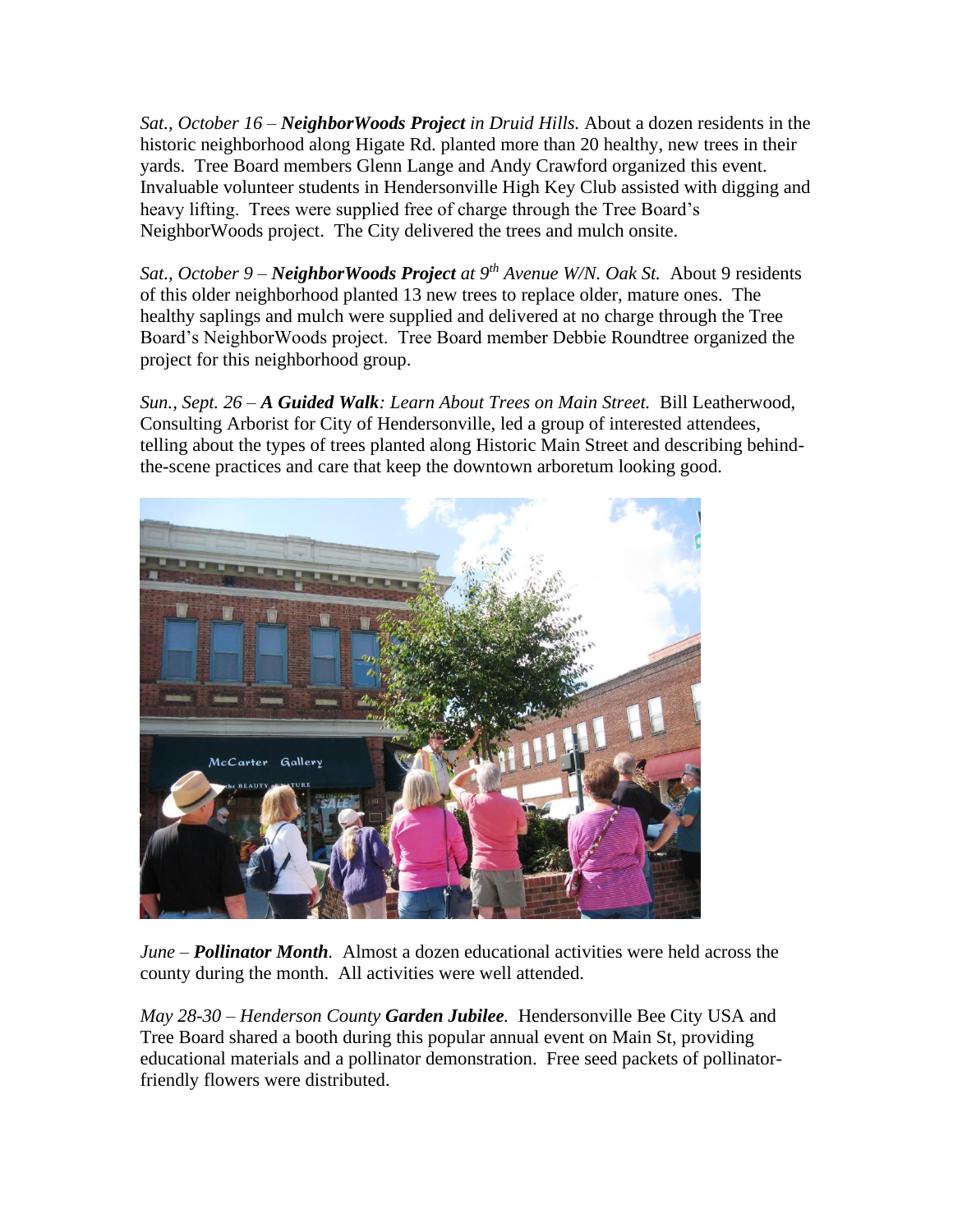*Sat., April 17 --NeighborWoods Project at Green Meadows.* 12 residents in this historic neighborhood off  $7<sup>th</sup>$  Ave. E. received a total of 22 trees, which now beautify their homes and the neighborhood. A dozen students, members of the Interact Club at Hendersonville High, volunteered to help with planting. City staff delivered the large saplings along with mulch for the planting.

*Recognition of 30th year of City of Hendersonville as a Tree City USA.* A brief ceremony was planned during this NeighborWoods event to display the 30-Year plaque and 30- Year stickers, and the large new Tree City USA flag presented to the City by the Arbor Day Foundation in partnership with the U.S. Forest Service and the National Association of State Foresters.



*March 29 thru early May – Bee Mural Project completed.* After an over-winter break, painting of the mural resumed in late March. A number of on-site activities were hosted during the month, including Bees and Blooms on Saturdays, vendors, and educational displays. The mural is on the exterior wall of Hands On! Children's Museum in the Azalea parking lot, corner of Third Ave. East and King St., downtown Hendersonville.

*May 1-2 – Community Painting Days at the Bee Mural.* This popular event allowed citizens to "paint a petal" on the mural. Volunteers assisted, and paint and brushes were supplied. From very young to older adults, a wide range of participants put their mark on the mural.